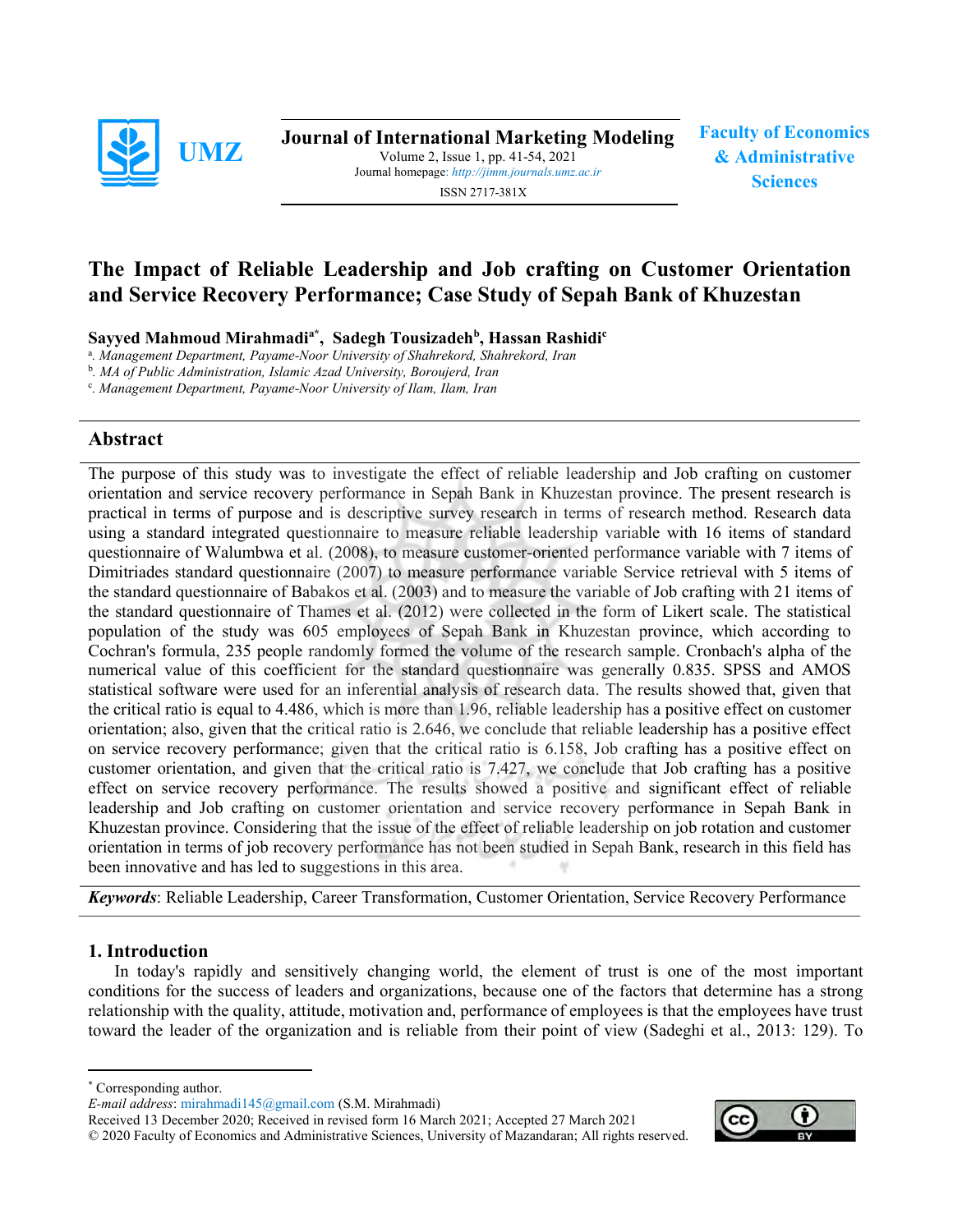achieve organizational goals in today's competitive environment, the relationship between managers and employees should be in a way that subordinates can easily and without worries, express their useful ideas and opinions to improve the organization's output (Hams, 2012) One of the leadership styles in which the leader and his followers achieve self-awareness and open, transparent, friendly and trusting relationships are established between them, is trustworthy leadership (Ghanbari et al., 2015: 865). Employees have the right to work in an organization that pays attention to them, where they are better understood and respected, and feel that they have mutual trust, honesty, integrity and that they are part of the organization. The leader who creates such an environment with these characteristics is certainly the leader who must reflect all his behavior, ethics and, trustworthiness and be faithful to moral values and follow the moral laws that state the truth, strive for Doing the best and, being honest at all times (Sadeghi et al., 2013: 121). According to Mc Mamus, if leaders 'credibility is questioned, all leaders' attempts to influence employees to achieve organizational goals will fail. Therefore, it is clear that the leaders of the organization to achieve their goals must be reliable in terms of employees (Sadeghi et al., 2013: 121). In this regard, the existing literature in the field of strategic human resource management in recent years has focused more on high-performance systems and has considered the special role of human resource management as the most important strategic resources within the organization in terms of efficiency and effectiveness of the organization. (Feyz et al., 2017: 194). Service recovery can be explained as a situation in which mistakes and defects in service delivery are changed to a favorable situation by taking appropriate measures. Proper performance of service recovery operations creates an opportunity for organizations to rebuild customer trust, reduce potential losses and increase customer loyalty (Mansouri et al., 2017: 49). It is noteworthy that an employee's job motivation increases when there is a combination of high job demands and resources, and a combination of the two creates a challenging and manageable work environment for the employee. It should be noted that the relationship between Job crafting and job motivation is a most likely dynamic relationship. (Baharloo et al., 2013: 53)

Providing services in a dynamic and full of competition environment is facing various management challenges and the only way to stay and progress in the market with this style is to have capable and reliable managers and leaders and on the other hand provide the necessary organizational and administrative conditions to motivate and customer orientation in order to be more successful in various organizational areas and highly competitive areas of the market, so perhaps large companies and organizations that due to lack of attention to issues of leadership, customer orientation, service recovery performance and Job crafting have faced with many problems in their work process and even led to bankruptcy and exit from the process of competition of these companies, economic enterprises and even organizations, which in this regard in this study to review the cases mentioned in Sepah Bank, which it has started operating since 1925, as the first bank in the country in its time of about 95 years, has faced ups and downs that undoubtedly paying attention to some managerial issues can improve the current trend of the bank. Although Sepah Bank is one of the first banks in Iran, but lack of attention or lack of attention to the variables of this research, reliable leadership, job rotation, customer orientation and service recovery performance cause a decline in backwardness and backwardness from other banks. In the private and public spheres, Therefore, this study is intended to investigate the effect of variables on leadership, customer orientation, service recovery performance and, Job crafting.

#### 2. Literature Review

#### 2-1. Reliable leadership

Because influence is defined as the essence of leadership, leaders must have a positive social influence among employees to lead organizations effectively and usefully. In today's rapid and sensitive changes, the factor of trust is one of the most important conditions for the success of leaders and organizations, because is one of the determining factors that have a strong relationship with the quality and type of attitudes, motivations and, a performance of employees is the level of trust in employees and finding him/her reliable from their point of view. A Leadership style and behavioral characteristics of a leader can have dual effects on employees' attitudes, motivations and, job performance so that the proper performance and positive characteristics of a leader such as justice, ethics and, employee support, have positive and constructive effects on the employees and in contrast to the negative characteristics of a leader, such as injustice and lack of ethics and, disregard for the demands of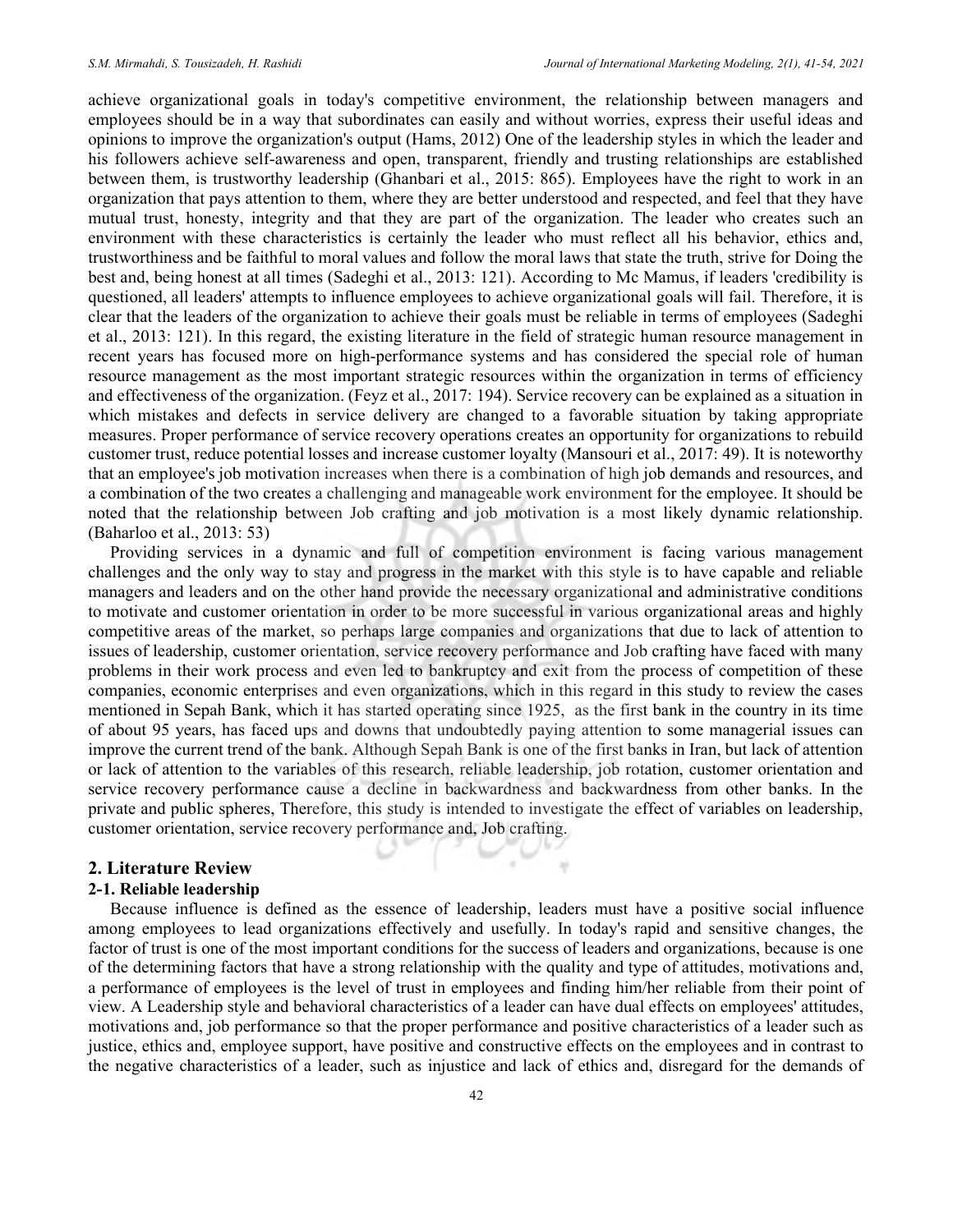employees can also have negative and destructive effects on the attitude and performance of employees. (Sadeghi et al., 2015)

The Theory of Trusted Leadership was first developed in 2004 by the Gallup Institute for Polling and Opinion Research at the University of Nebraska-Lincoln. The main difference between this theory and other recent theories in the field of leadership is that the theory of leadership is more general and comprehensive. Trusted leadership theory focuses on the self-control (self-regulation) and self-awareness of the leader and followers, the positive capital of psychology, and the role of a positive organizational moderator. Trusted leadership is not necessarily transformational; for example, he does not seek to turn followers into leaders. Trusted leadership in most cases conveys its intentions to others through action, not words and, in the form of principles, values and, ethics; therefore, it can be said that the result of the efforts of Western and Eastern thinkers to date has led to a reliable theory of leadership. This theory has made every effort to eliminate the shortcomings of the theories of previous periods. Therefore, leadership theory can be considered as the most comprehensive and complete theory that has been proposed (Ali-Nejad et al., 2015).

Trusted leaders are people who know themselves and how they think and behave. They have a value-ethical insight and know the knowledge and abilities of others and the context in which they operate. Leaders are trustworthy, confident, hopeful, optimistic and flexible, and have a moral character. Walumbwa et al. (2008) identified four elements to describe trusted leadership:

- $\triangleright$  Self-awareness refers to behaviors that indicate that leaders are aware of personal needs, preferences, motivations, and wants.
- $\triangleright$  Balanced processing refers to the behavior of leaders who try to analyze relevant data before making a decision.
- Relational transparency: refers to the trustworthiness of leaders, their real feelings and thoughts about subordinates.
- $\triangleright$  The Internalized moral perspective refers to the self-regulation of the leader, which is guided through internal moral standards and values, the results of behaviors and decisions related to these internalized values (Ali-Nejad et al., 2015: 10).

Reliable leadership describes a leader's relationship with others in the workplace and a way of influencing. One of the key characteristics of credible leadership is that it challenges traditional views of leadership as a topdown process, where followers align with it and influence the leader's vision. Instead of traditions, credible leadership on the concepts of empowerment, and in particular, suggests that leaders may have effects over others. Permission to substitute "facts" is crucial because doing so helps trusted leaders build insight into what is seen in an organization (and a sense of shared identity). Thus, this dynamic process of influence challenges traditional strategic ideas of alignment where followers and leaders have been forced to implement strategic goals of human resource management or higher (Gill et al., 2018).

يحاه علوم السابي ومطالعات فزح

#### 2-2. Customer Orientation

In the last 20 years, many slogans have been mentioned by companies about the importance of the customer and meeting customer requests. Today, companies emphasize the importance of the customer role. The customer comes to us to meet their demands and we must do the right thing for both parties. Customer satisfaction is defined as the degree to which a company's actual performance meets customer demands. According to Kotler, if the company's performance meets customer expectations, the customer will feel satisfied and otherwise feel dissatisfied (Ebrahimi-Nejad et al., 2012). Porter states that competitive advantage is when one organization at a time surpasses other competitors in retaining customers and consolidating its position in the market. Customer satisfaction is the general attitude of the customer towards the provider of a service or product. When customers are satisfied, they are more likely to come back to the organization, and when they are dissatisfied, they will certainly find another organization to get the goods and services. Since customer satisfaction is strongly influenced by the interaction between customers and staff, it is important to study the behavior of employees with the customer. (Mohammad-Esmaili, 2018).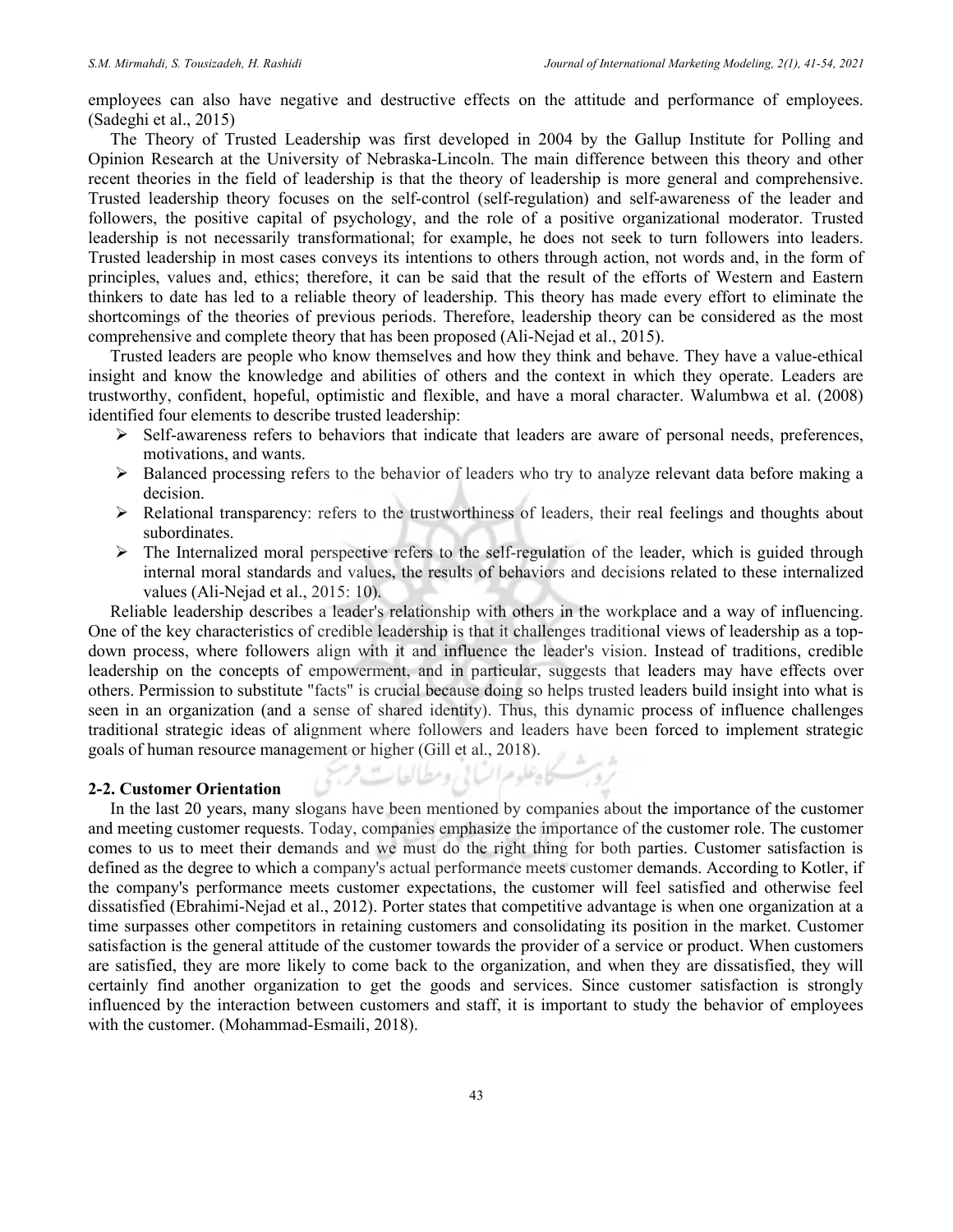#### 2-3. Service recovery function

In the service marketing literature, service retrieval performance is a strategic issue. According to Wilson, service recovery performance includes "the actions of companies and service providers in responding to shortcomings in the provision of services", as well as the service recovery function can be referred to as "actions were taken after errors in the provision of services to restore loyalty and customer satisfaction is defined by employees who are directly responsible for responding to customer complaints" (Mansouri et al., 2017). Service recovery performance refers to employees taking steps to restore customer satisfaction by fixing a defect in a meeting service that has been provided (Lou, 2019). However, providing excellent service is the most important element of hospitality, the nature of the job of meeting guests requires hospitality staff to be optimistic, positive and, enthusiastic. Such social and individual skills (staff) are expected to learn (Qiu, 2019).

#### 2-4. Job crafting

Recently, a new perspective has been expressed by Wrzesniewski & Dutton entitled Job crafting, which emphasizes the active influence of employees in the design of their jobs. In this case, employees have a significant impact on the development or adaptation of the scope of tasks and the communication environment of their jobs. In general, Job crafting refers to the process by which employees change the number, type, and scope of tasks and relationships in their job to suit their interests, desires, and abilities. Wrzesniewski & Dutton (2001) believe that employees do not do their work based on a passive reaction to traditional job design or social cues from their co-workers, but on their decisions about how they do their work. (Nami et al., 2014). Job crafting has three basic environments. In the first area, which is referred to as changing job boundaries, the individual changes the content, number, and scope of his or her job assignments. The second area, called changing relational boundaries, indicates that the employee changes the type of interactions and communication when performing the assigned tasks. The third area is the area of changing cognitive task boundaries, which indicates a change in a person's view of his job. (Nami et al., 2015).

# 3. Research background

| Table 1. summary of studying the research background |      |                                                                                                                                                                                                                                                                                                  |                                                                                                                                                                                                                                                                                                                                                                                                                                                                                                                                                                                                                                                                                  |  |  |  |  |
|------------------------------------------------------|------|--------------------------------------------------------------------------------------------------------------------------------------------------------------------------------------------------------------------------------------------------------------------------------------------------|----------------------------------------------------------------------------------------------------------------------------------------------------------------------------------------------------------------------------------------------------------------------------------------------------------------------------------------------------------------------------------------------------------------------------------------------------------------------------------------------------------------------------------------------------------------------------------------------------------------------------------------------------------------------------------|--|--|--|--|
| Scholars                                             | Year | Subject                                                                                                                                                                                                                                                                                          | Result                                                                                                                                                                                                                                                                                                                                                                                                                                                                                                                                                                                                                                                                           |  |  |  |  |
| Neda Mohammad<br>Esmaili                             | 2018 | main issue<br>for<br>One<br>is<br>the<br>managers<br>development<br>of<br>customer-oriented<br>behaviors                                                                                                                                                                                         | The main factor in shaping behaviors in any organization is<br>organizational culture, so the development of customer-oriented<br>culture is the background for the emergence of customer-oriented<br>behaviors and institutionalization of these behaviors in the<br>organization. Quantitative results showed that in all three<br>companies, the lowest score was obtained after listening and the<br>highest score after partnership. In the qualitative section, four<br>mechanisms (human resources, education, communication and,<br>extension) were identified.                                                                                                          |  |  |  |  |
| Davood Feyz and<br>Behnam Golshahi                   | 2017 | identified<br>Has<br>the<br>resources<br>of<br>human<br>networking resources of<br>effective managers in<br>development<br>the<br>of<br>company performance<br>by analyzing the role of<br>strategic flexibility of<br>environmental<br>conditions and under<br>exploratory-explanatory<br>study | Based on the analysis of the results of modeling the results of<br>networking human resources principles, its effect on strategic<br>flexibility and firm performance was confirmed. Other findings<br>showed that applying these principles in companies with<br>environmental turbulence indirectly and by increasing flexibility,<br>affects performance in strategies while focusing on these principles<br>in environmentally stable companies improves performance<br>directly and with a commitment to existing strategies. Comparison<br>of results between companies confirms the mentality of the<br>moderating role of environmental conditions in the research model |  |  |  |  |
| Fereshteh<br>Mansouri et al                          | 2016 | The effect of having<br>levels<br>high<br>of<br>performance<br>in<br>retrieving services<br>on<br>positive oral advertising                                                                                                                                                                      | The statistical population consists of tourists in Shiraz who stay in<br>one of the 5-star hotels in Shiraz and during research has been<br>available and according to data collected from customers, high<br>levels of performance in retrieving services affect the verbal<br>advertising of tourists.                                                                                                                                                                                                                                                                                                                                                                         |  |  |  |  |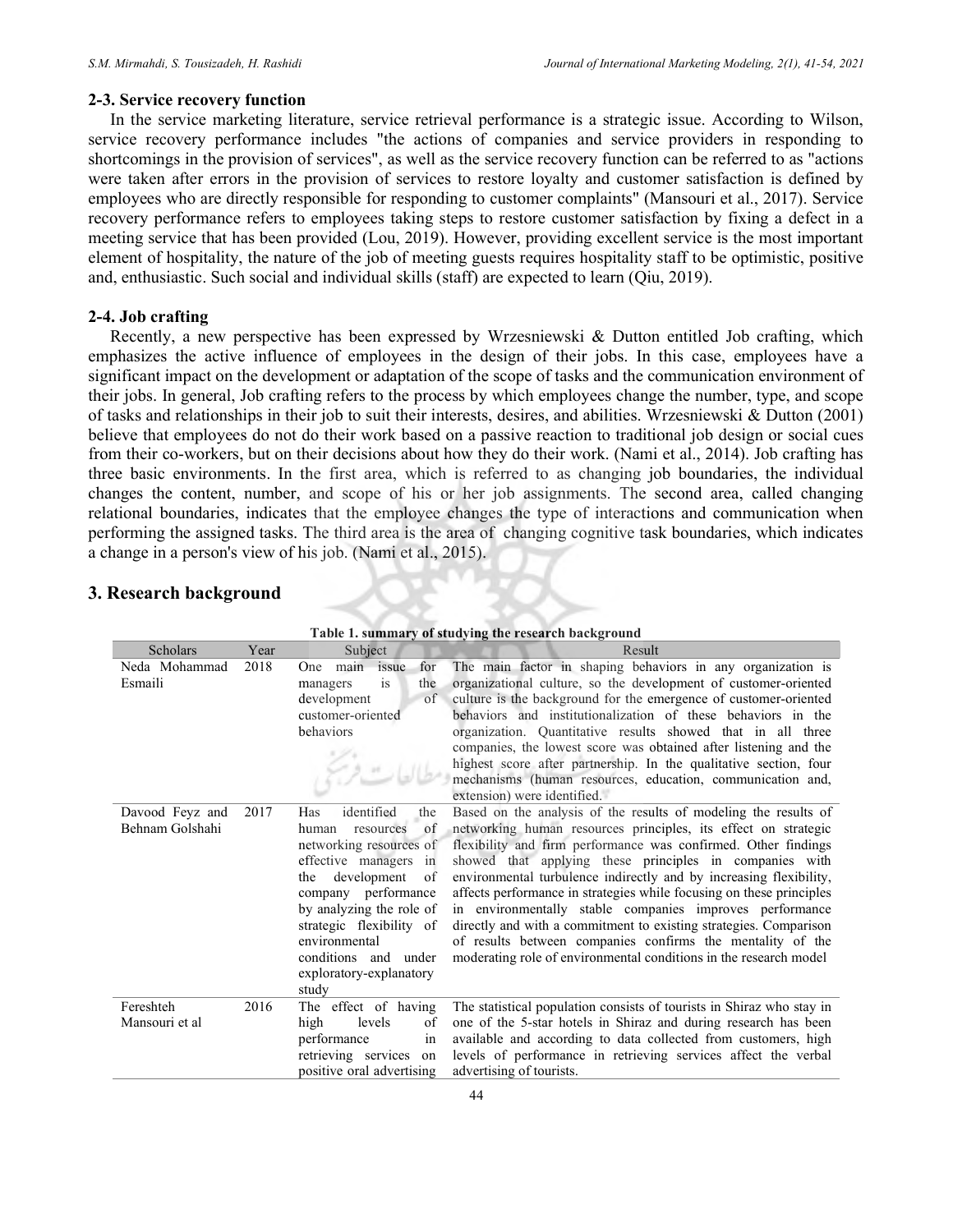| Scholars                                                         | Year | Subject                                                                                                                                                                                                                                                        | Result                                                                                                                                                                                                                                                                                                                                                                                                                                                                                                                                                                                                                                                                                                                                                                               |
|------------------------------------------------------------------|------|----------------------------------------------------------------------------------------------------------------------------------------------------------------------------------------------------------------------------------------------------------------|--------------------------------------------------------------------------------------------------------------------------------------------------------------------------------------------------------------------------------------------------------------------------------------------------------------------------------------------------------------------------------------------------------------------------------------------------------------------------------------------------------------------------------------------------------------------------------------------------------------------------------------------------------------------------------------------------------------------------------------------------------------------------------------|
|                                                                  |      | by tourists                                                                                                                                                                                                                                                    |                                                                                                                                                                                                                                                                                                                                                                                                                                                                                                                                                                                                                                                                                                                                                                                      |
| Farajollah Rahimi<br>et al.                                      | 2016 | effect<br>of<br>The<br>commitment-based<br>human<br>resource<br>management<br>measures<br>human<br>resource<br>on<br>flexibility<br>and<br>competitive<br>advantage<br>with the moderating<br>role of environmental<br>dynamics<br>has<br>been<br>investigated | The results showed that commitment-based human resource<br>management measures affect human competitiveness through<br>human resource flexibility. However, the role of moderating<br>environmental dynamics in the relationship between human<br>resource flexibility and competitive advantage in manufacturing<br>companies was not confirmed.                                                                                                                                                                                                                                                                                                                                                                                                                                    |
| Mohsen Ali Nejad<br>et al.                                       | 2015 | The field of<br>trusted<br>leadership<br>and<br>organizational<br>commitment<br>οf<br>with<br>the<br>employees<br>mediation of variable<br>organizational<br>justice<br>has been done                                                                          | The results of data analysis show that trusted leadership has a<br>direct and significant effect on teachers 'organizational<br>commitment and organizational justice has a direct and significant<br>effect on teachers' organizational commitment; trusted leadership<br>also has a significant effect on teachers' organizational<br>commitment indirectly through organizational justice.                                                                                                                                                                                                                                                                                                                                                                                        |
| Sirus Ghanbari et<br>al.                                         | 2015 | relationship<br>The<br>reliable<br>between<br>leadership<br>and<br>organizational voice is<br>investigated                                                                                                                                                     | Data analysis showed that there is a positive and significant<br>correlation between reliable leadership and its dimensions with<br>organizational voice and its dimensions. Among the dimensions of<br>reliable leadership, except for the self-awareness dimension, other<br>dimensions play a significant role in predicting the organizational<br>voice of employees. Based on the results, there is a significant<br>difference between the organizational voice of employees in terms<br>of gender variables and service history. These results show that<br>managers can emphasize ethical perspective, communication<br>transparency and, balanced information processing and provide<br>conditions for expressing ideas and benefiting from the capacities<br>of employees. |
| Abdolzahra Naami<br>Fazlollah<br>and<br>Shenavar                 | 2015 | Was on determining the<br>role of job motivation,<br>job control, innovative<br>behaviors<br>and,<br>transformational<br>leadership in predicting<br>Job crafting                                                                                              | The results showed that there is a positive and significant<br>relationship between job motivation, job control, innovative<br>behaviors and, transformational leadership with Job crafting. In<br>addition, the results of regression analysis showed that among the<br>predictor variables, job motivation, innovative behaviors and,<br>transformational leadership have a major role in explaining the<br>variance of Job crafting.                                                                                                                                                                                                                                                                                                                                              |
| Amir<br>Hoshang<br>and<br>Nazarpour<br>Rahimi<br>Samad<br>Aghdam | 2015 | The explanation of the<br>scientific<br>framework<br>and practical solutions<br>for<br>human<br>resource<br>of Tabriz<br>flexibility<br>based on<br>University,<br>organizational<br>intelligence,<br>were<br>examined                                         | The results of data analysis using structural equation modeling<br>showed that organizational intelligence with a detection coefficient<br>of 79% is a strong indicator of human resource flexibility. Also,<br>the results of the Pearson correlation coefficient showed that all<br>dimensions of organizational intelligence have a positive and<br>significant relationship with human resource flexibility.                                                                                                                                                                                                                                                                                                                                                                     |
| Seyed Jamaluddin<br>Tabibi et al.                                | 2015 | The effect of human<br>resource flexibility on<br>performance<br>the<br>indicators of hospitals<br>be<br>effectively<br>can<br>effective in improving<br>the performance of the<br>hospital                                                                    | The results showed that the requested hospitals were in<br>unfavorable conditions in terms of bed occupancy rate and bed<br>rotation ratio. There was no significant relationship between<br>human resource flexibility and performance indicators of the<br>studied hospitals.                                                                                                                                                                                                                                                                                                                                                                                                                                                                                                      |
| Mohammad Baqer<br>Sadeghi et al.                                 | 2015 | Examines<br>the<br>relationship<br>between                                                                                                                                                                                                                     | The research findings indicate that; personality traits, as well as an<br>ethical context in the organization, are strongly associated with                                                                                                                                                                                                                                                                                                                                                                                                                                                                                                                                                                                                                                          |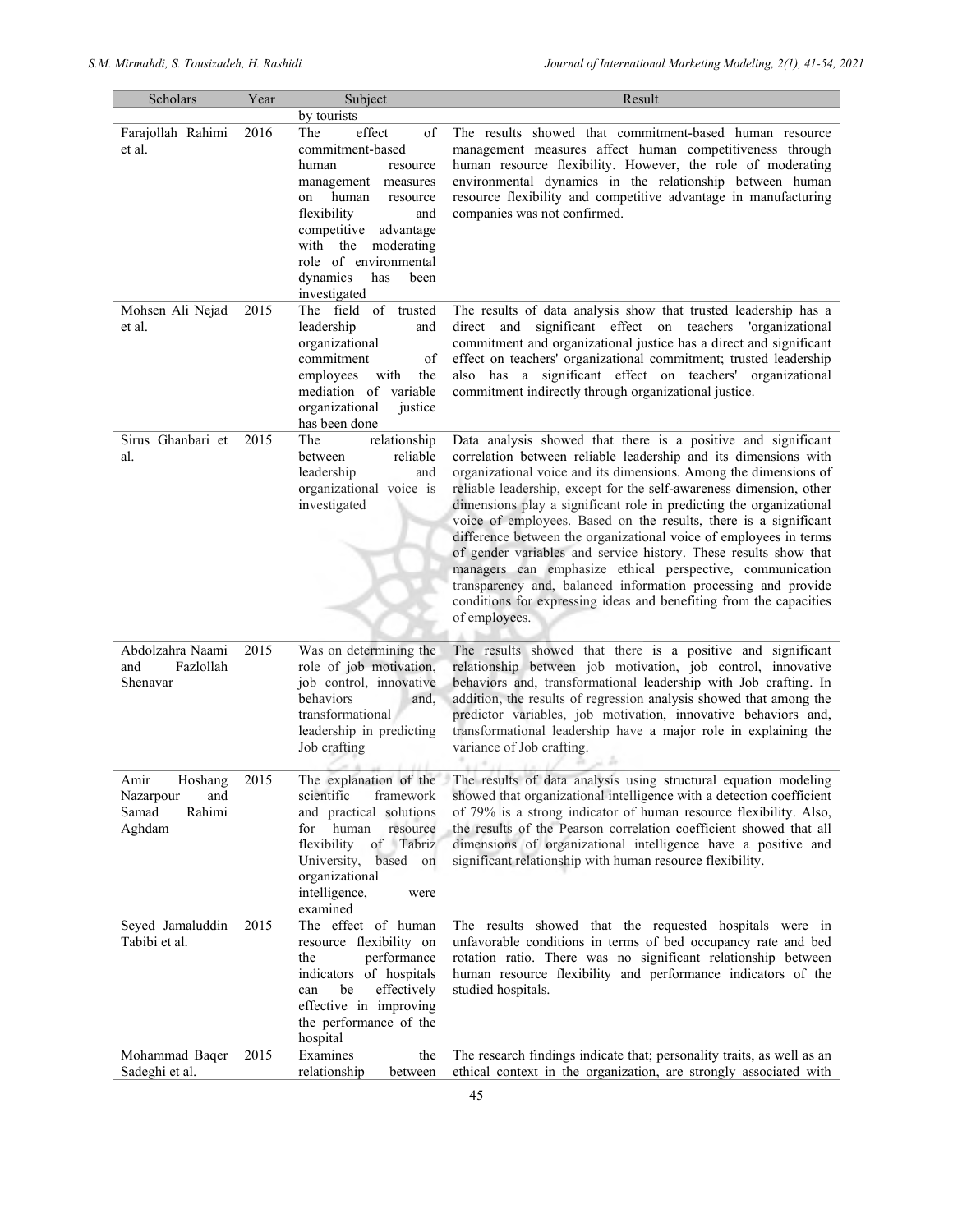| Scholars                              | Year | Subject                                                                                                                                                                                                                                                              | Result                                                                                                                                                                                                                                                                                                                                                                                                                                                                                                                                                                                                                                                                                                                                                                                                                                                                                                                                                               |
|---------------------------------------|------|----------------------------------------------------------------------------------------------------------------------------------------------------------------------------------------------------------------------------------------------------------------------|----------------------------------------------------------------------------------------------------------------------------------------------------------------------------------------------------------------------------------------------------------------------------------------------------------------------------------------------------------------------------------------------------------------------------------------------------------------------------------------------------------------------------------------------------------------------------------------------------------------------------------------------------------------------------------------------------------------------------------------------------------------------------------------------------------------------------------------------------------------------------------------------------------------------------------------------------------------------|
|                                       |      | leaders'<br>personality<br>(including<br>traits<br>conscientiousness,<br>convergence,<br>and<br>neuroticism)<br>the<br>and<br>with<br>context<br>moral<br>reliable leadership and<br>attention<br>the<br>to<br>role<br>of<br>mediating<br>leader-member<br>exchange. | improving leader-member exchanges and also lead to trustworthy<br>leaders. Managers and leaders of organizations must develop<br>honest and trustworthy relationships in the workplace and always<br>adjust the decisions and policies of the organization for the self-<br>fulfillment of employees and increase the productivity of the<br>organization.                                                                                                                                                                                                                                                                                                                                                                                                                                                                                                                                                                                                           |
| Abdolzahra Naami<br>Fazlollah         | 2014 | After investigating the<br>indirect effect of Job                                                                                                                                                                                                                    | The findings showed that Job crafting is related to task                                                                                                                                                                                                                                                                                                                                                                                                                                                                                                                                                                                                                                                                                                                                                                                                                                                                                                             |
| and<br>Shenavar                       |      | crafting<br>task<br>on<br>performance<br>and<br>organizational<br>citizenship<br>behavior<br>through job motivation                                                                                                                                                  | performance, Job crafting not only has a significant effect on<br>employees' job impulse but also affects their performance.<br>Therefore, organizations can not only increase the motivation of<br>their employees but also improve their performance by applying<br>the appropriate strategy and providing the necessary platform for<br>job crafting.                                                                                                                                                                                                                                                                                                                                                                                                                                                                                                                                                                                                             |
| Mohammad Baqer<br>Sadeghi et al.      | 2013 | Relationship<br>between<br>personality traits, moral<br>background and leader-<br>member exchange as a<br>precursor, as well as<br>emotional commitment                                                                                                              | Moral background and psychological capital as the consequences<br>of reliable leadership. The results showed that the proposed model<br>has a relatively good fit with the data. A better fit was achieved by<br>deleting two non-significant direct paths and correlating the errors<br>of the two paths. All indirect effects were significant                                                                                                                                                                                                                                                                                                                                                                                                                                                                                                                                                                                                                     |
| Rasoul Abbasi et<br>al.               | 2013 | Obliging organizations<br>to respond quickly to<br>changes in demand and<br>create<br>strategic<br>opportunities shifts the<br>focus<br>to<br>entrepreneurship.                                                                                                      | In a way that the attention of thinkers is increasingly focused on<br>the factors affecting the promotion of entrepreneurship. This study<br>was to investigate the effect of human resource flexibility on<br>entrepreneurship in the Iran Oil Industry Research Institute. The<br>method of the present study is descriptive and correlational and<br>based on structural equation modeling. The statistical population of<br>the study includes employees working in the Petroleum Industry<br>Research Institute and the main tool for data collection is a<br>questionnaire. The results show that there is a positive relationship<br>between adaptability culture and organizational entrepreneurship.<br>There is a significant positive relationship between the dimensions<br>of functional and behavioral flexibility with the culture of<br>adaptability. But there was no significant relationship between skill<br>flexibility and adaptation culture. |
| Mir<br>Ali<br>Seyed<br>Naghavi et al. | 2012 | The effect of human<br>resource flexibility on<br>organizational and the<br>performance<br>was<br>investigated                                                                                                                                                       | Evidence shows that human resource flexibility has a significant<br>positive effect on performance in insurance companies. The results<br>of structural equation modeling show that all path coefficients are<br>significant, therefore, all research hypotheses are confirmed.<br>Findings show that among the dimensions of human resource<br>flexibility, skill flexibility has the greatest effect on firm<br>performance. Therefore, employee skills and the ability to acquire<br>new skills play an important role in gaining a competitive<br>advantage and performance for the insurance company                                                                                                                                                                                                                                                                                                                                                            |
| Tuan Trong Luu                        | 2019 | Examining the role of<br>reliable leadership in<br>strengthening customer-<br>centered organizational<br>citizenship<br>(OCB)<br>behavior<br>and<br>performance<br>service<br>recovery among<br>sales<br>employees<br>had<br>$\rm{a}$<br>positive effect             | Respondents included employees and executives from the sales<br>departments of Vietnamese pharmaceutical companies. Data<br>analysis justifies the positive relationship between credible<br>leadership and customer-centric OCB as well as business-to-<br>business (B2B) service recovery performance. Job crafts served as<br>a link between reliable leadership and OCB customer orientation as<br>well as service recovery performance. In addition, human resource<br>flexibility (HR) was found to play a modulating role for the impact<br>of reliable leadership on job crafting among sales staff.                                                                                                                                                                                                                                                                                                                                                         |
| Anqi Luo et al                        | 2019 | Examined<br>the<br>relationship<br>between                                                                                                                                                                                                                           | To reveal potential cross-cultural differences, a sample of guest<br>employees at the frontline of the United States (Study 1) and 219                                                                                                                                                                                                                                                                                                                                                                                                                                                                                                                                                                                                                                                                                                                                                                                                                               |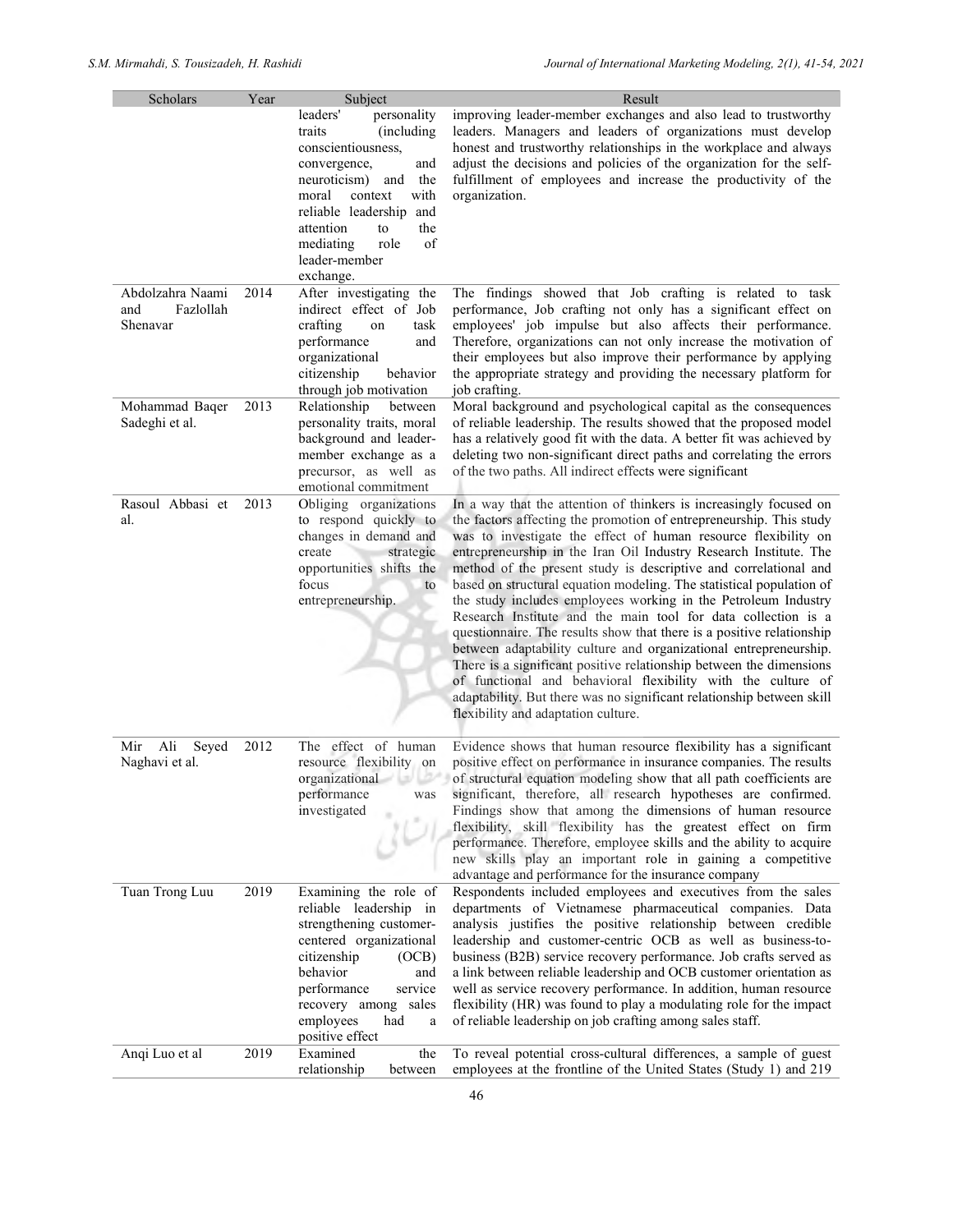| Scholars                                        | Year | Subject                                                                                                                                                                                                                          | Result                                                                                                                                                                                                                                                                                                                                                                                                                                                                                                                                                                                                                                                                                                                                                                                                                                                                                                                                                                                                                                                                                                                                                                                                                                                                                                                                                                                                                                                                                            |
|-------------------------------------------------|------|----------------------------------------------------------------------------------------------------------------------------------------------------------------------------------------------------------------------------------|---------------------------------------------------------------------------------------------------------------------------------------------------------------------------------------------------------------------------------------------------------------------------------------------------------------------------------------------------------------------------------------------------------------------------------------------------------------------------------------------------------------------------------------------------------------------------------------------------------------------------------------------------------------------------------------------------------------------------------------------------------------------------------------------------------------------------------------------------------------------------------------------------------------------------------------------------------------------------------------------------------------------------------------------------------------------------------------------------------------------------------------------------------------------------------------------------------------------------------------------------------------------------------------------------------------------------------------------------------------------------------------------------------------------------------------------------------------------------------------------------|
|                                                 |      | transformational<br>leadership and service<br>improvement<br>performance<br>and the<br>mediating effect of the<br>emotional workforce                                                                                            | Japanese frontline staff from China (Study 2) were used. The<br>results show that transformational leadership is positively related to<br>deep performance acting and negatively related to emotional<br>workforce strategies. In addition, deep performance was positively<br>related to service improvement performance, while surface<br>performance was negatively related to service recovery<br>performance. These findings were consistent between the Chinese<br>samples; however, the mechanisms and pathways between<br>transformational leadership and service improvement performance<br>differed with two different examples that show the culture<br>influencing service improvement performance through in-depth<br>performance (Study 1) or emotional action strategies                                                                                                                                                                                                                                                                                                                                                                                                                                                                                                                                                                                                                                                                                                           |
| Irene<br>Huertas-<br>Valdivia et al             | 2019 | Shows<br>how<br>psychological<br>empowerment<br>and<br>interaction at work are<br>strongly influenced by<br>paradoxical and servant<br>leadership                                                                                | This sample consists of 340 people in Spanish hotels. Data analysis<br>tests model relationships through structural equation modeling.<br>The mediating role of psychological empowerment was also<br>examined. The results show that there is a positive relationship<br>between<br>empowering<br>management<br>and<br>psychological<br>empowerment, some specific management styles can play a vital<br>role in achieving positive results for employees. The purpose of<br>this study is to investigate how different leadership styles can help<br>to maximize the potential of guest staff. The proposed theoretical<br>model outlines emerging leadership approaches (paradoxical,<br>empowerment, servant) and is tested by structural equation<br>modeling (SEM) using data from 340 employees in Spanish hotels.<br>These findings may be explained by self-determination theory:<br>Empowerment and conflicting leadership styles show positive<br>relationships with psychological empowerment. Contrary to<br>expectations, servant leadership style is not a record of<br>psychological empowerment. In addition, this study examines the<br>positive relationship between empowerment and servant leadership<br>styles of interaction. The findings also show that psychological<br>empowerment is a clear history of job interaction and the<br>development of previous research. Implicit concepts for hospitality<br>service managers, educators, and researchers are discussed. |
| Manjari Singh &<br>VijayLakshmi<br>Singh's      | 2018 | Study, job rotation, for<br>example, active changes<br>in work through the<br>balance of existing job<br>demands and resources,<br>leads to various positive<br>results at the individual,<br>job and, organizational<br>levels. | This study examines how employees actively use their jobs to<br>avoid stress and burnout and become better actors. We review our<br>study on the occupational health of knowledge workers. Structural<br>equation models for data from 268 IT management professionals<br>show the effect of coping with work productivity in reducing role<br>stress and burnout and increasing psychological accessibility with<br>multiple mediation effects in improving job performance.<br>v                                                                                                                                                                                                                                                                                                                                                                                                                                                                                                                                                                                                                                                                                                                                                                                                                                                                                                                                                                                                                |
| M.<br>Osman<br>Karatepe<br>and<br>Aram Eslamlou | 2017 | Proposes and tests a<br>conceptual model that<br>examines the results of<br>labor production among<br>flight attendants                                                                                                          | In particular, our study links the working relationship to structural<br>goals, increasing social job resources, and increasing the<br>challenging job demands to abandon goals and, improve service<br>performance through work interaction. Our study used a time-<br>delayed design and multiple data sources. The results of structural<br>equation modeling show that job rotation promotes flight crew<br>work interaction and service improvement performance. Contrary<br>to popular belief, empirical data show no support for the mediating<br>role of labor interaction in the relationship between production and<br>service improvement.                                                                                                                                                                                                                                                                                                                                                                                                                                                                                                                                                                                                                                                                                                                                                                                                                                             |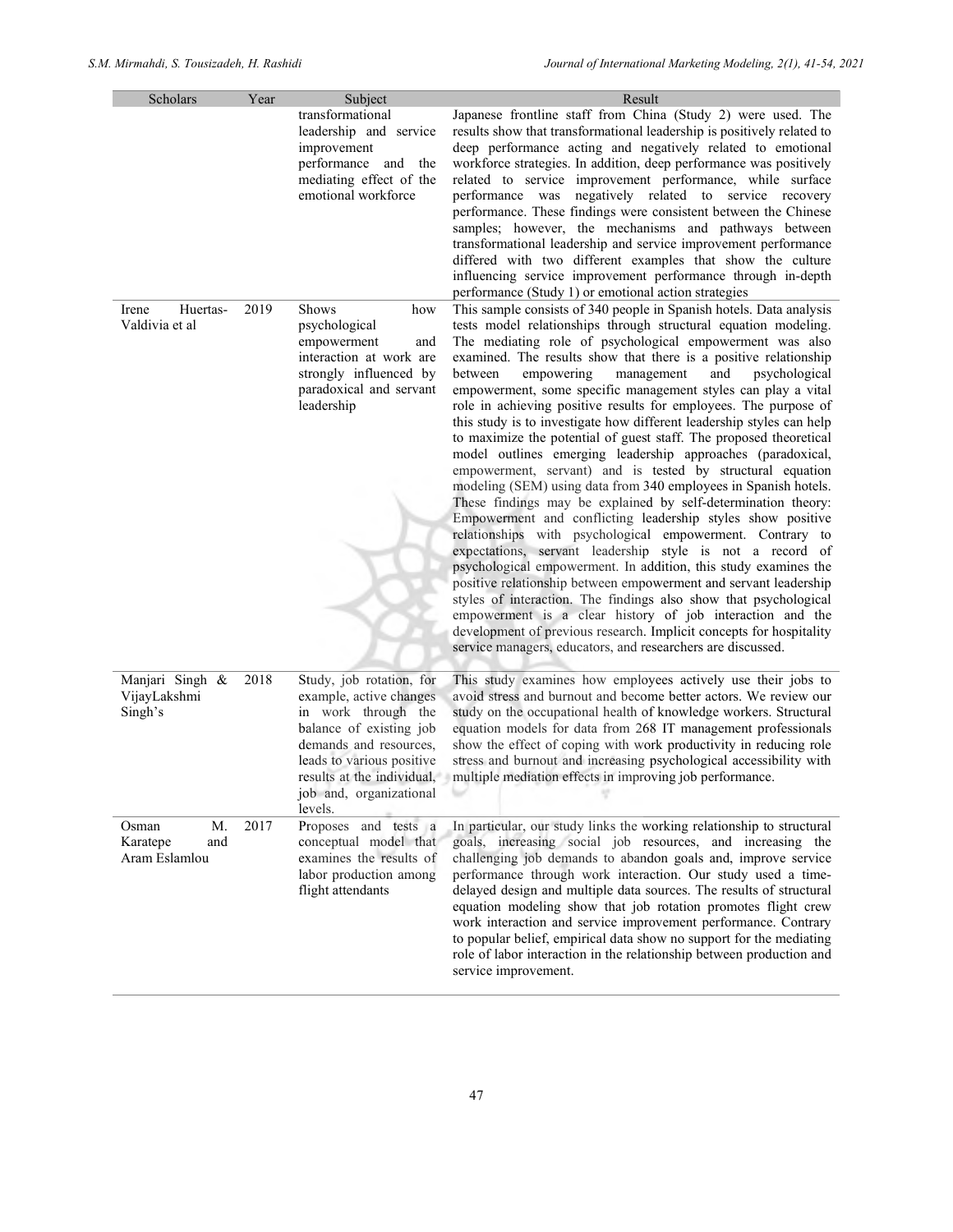# 4. Research model and hypotheses

After reviewing the articles as well as the research literature, the conceptual model of the research was presented as follows. Also, the research hypotheses in this study just according to the model are provided as follow.

Hypothesis 1: Reliable leadership has an impact on customer orientation.

Hypothesis 2: Reliable leadership impact on service recovery performance.

Hypothesis 3: Job crafting has an impact on customer orientation.

Hypothesis 4: Job crafting impact on service recovery performance.



Figure 1. Conceptual model of research

#### 5. Methodology

The present research is practical in terms of purpose and is descriptive survey research in terms of research method. It has been done by survey method and also in terms of time it is cross section and in the second six method of 2020. Information was collected by library and field methods. Research data using the standard integrated questionnaire to measure reliable leadership variable with 16 items of standard questionnaire of Valumba et al. (2008), to measure customer-oriented performance variable with 7 items of Dimitriadis standard questionnaire (2007), to measure performance variable Service retrieval with 5 items of the standard questionnaire of Babakos et al. (2003) and to measure the variable of Job crafting with 21 items of the standard questionnaire of Thames et al. (2012) has been collected in the form of Likert scale. The statistical population of the study was 605 employees of Sepah Bank in Khuzestan province, which according to Cochran's formula, 235 people randomly formed the sample size of the research. Multiple-choice questions and a five-point Likert scale were used to measure variables. In this study, in addition to the standardization of data collection tools, the logical type validity method (by professors and other experts available) has been used to further ensure. The Cronbach's alpha the numerical value of this coefficient for the standard questionnaire was generally 0.835. SPSS and AMOS statistical software were used for an inferential analysis of research data.

# 6. Findings

## 6-1. Evaluation of normality of variables (Kolmogorov-Smirnov test)

This test is used when we want to see if the data of the variable in question is normal or not; therefore, we examine the research variables in terms of normality with the help of the Kolmogorov-Smirnov test.

| Table 2. Results of the study of hormanty of research variables (Rohnogorov-Shifthov test) |                                                                      |       |        |  |  |  |  |  |
|--------------------------------------------------------------------------------------------|----------------------------------------------------------------------|-------|--------|--|--|--|--|--|
| Index name                                                                                 | Kolmogorov-Smirnov statistics The significance level Variable status |       |        |  |  |  |  |  |
| Self-awareness                                                                             | 0.958                                                                | 0.125 | Normal |  |  |  |  |  |
| Relational transparency                                                                    | 0.921                                                                | 0.635 | Normal |  |  |  |  |  |
| Ethical perspective                                                                        | 0.844                                                                | 0.462 | Normal |  |  |  |  |  |
| Equilibrium process                                                                        | 0.914                                                                | 0.479 | Normal |  |  |  |  |  |
| <b>Customer Orientation</b>                                                                | 0.895                                                                | 0.626 | Normal |  |  |  |  |  |

Table 2. Results of the study of normality of research variables (Kolmogorov-Smirnov test)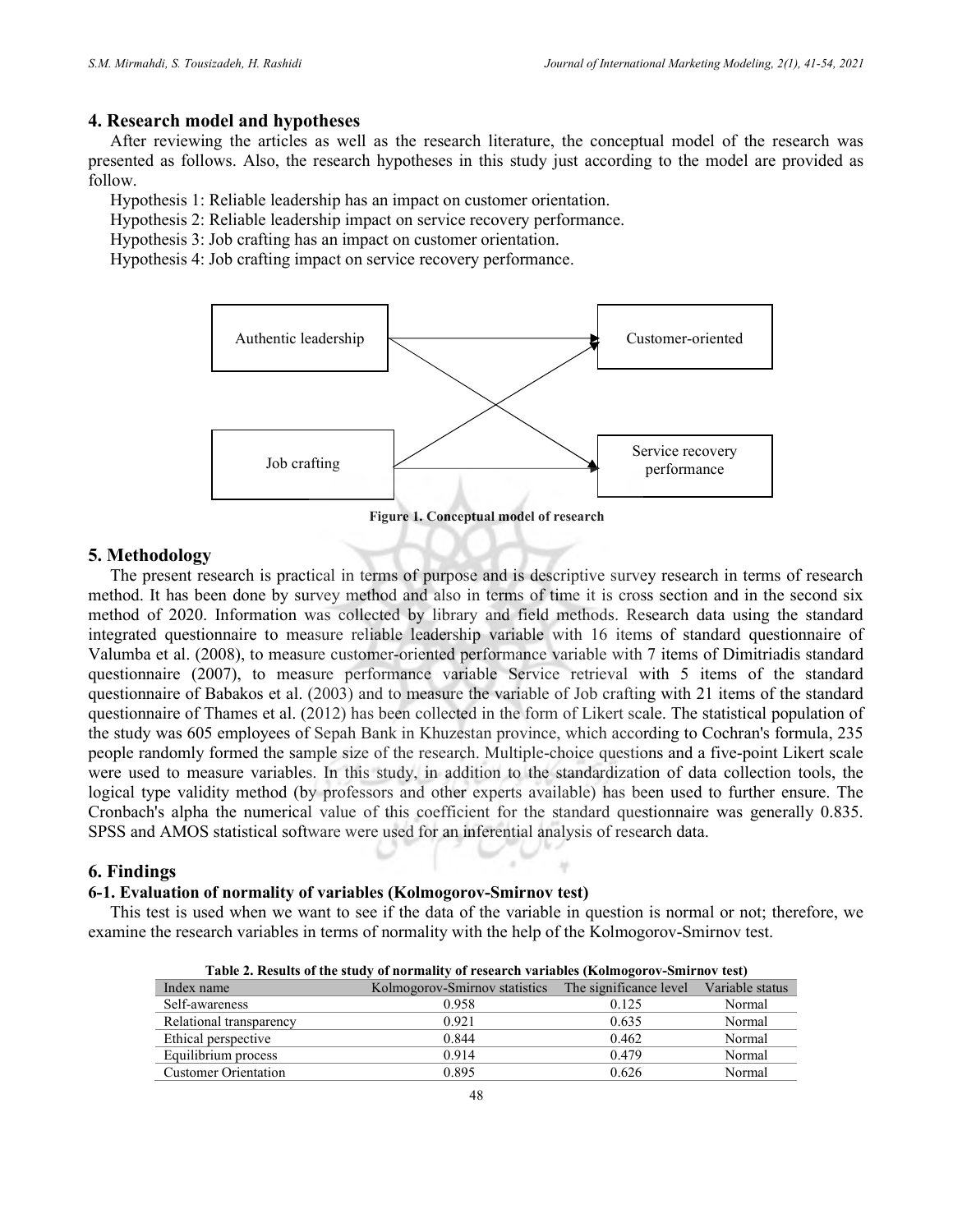|       |       | Variable status                                      |
|-------|-------|------------------------------------------------------|
| 0.863 | 0.289 | Normal                                               |
| 0.978 | 0.322 | Normal                                               |
| 0.935 | 0.155 | Normal                                               |
| 0.866 | 0.468 | Normal                                               |
| 0.785 | 0.573 | Normal                                               |
|       |       | Kolmogorov-Smirnov statistics The significance level |

As the findings of the above table show, the significance level of the Kolmogorov-Smirnov test for research variables is more than 0.05. Therefore, the null hypothesis is accepted, or in other words, the distribution of variables is normal. The results of inferential statistics (KS test) show that at 95% confidence level, the difference in the distribution of variables is more than normal. To perform factor analysis, one must make sure that can the available data be used for analysis? And is the number of data required for factor analysis appropriate or not? For this purpose, the KMO index and Bartlett test are used.

|                             |            | Table 3. KMO test results                     |                                                                   |
|-----------------------------|------------|-----------------------------------------------|-------------------------------------------------------------------|
| Index name                  | <b>KMO</b> | Significance level of<br><b>Bartlett</b> test | Results                                                           |
| Self-awareness              | 0.795      | 0.000                                         | The statistical power and adequacy of the sample are<br>confirmed |
| Relational transparency     | 0.763      | 0.000                                         | The statistical power and adequacy of the sample are<br>confirmed |
| Ethical perspective         | 0.769      | 0.000                                         | The statistical power and adequacy of the sample are<br>confirmed |
| Equilibrium process         | 0.836      | 0.000                                         | The statistical power and adequacy of the sample are<br>confirmed |
| <b>Customer Orientation</b> | 0.885      | 0.000                                         | The statistical power and adequacy of the sample are<br>confirmed |
| Service recovery function   | 0.817      | 0.000                                         | The statistical power and adequacy of the sample are<br>confirmed |
| Structural resources        | 0.790      | 0.000                                         | The statistical power and adequacy of the sample are<br>confirmed |
| Barriers to claims          | 0.875      | 0.000                                         | The statistical power and adequacy of the sample are<br>confirmed |
| Social resources            | 0.793      | 0.000                                         | The statistical power and adequacy of the sample are<br>confirmed |
| Challenging job demand      | 0.715      | 0.000                                         | The statistical power and adequacy of the sample are<br>confirmed |

The result of the KMO test in the table above shows that the KMO value for all scales is more than 0.6 and also the significance level of the Bartlett test is less than 0.05, so the sample size is good enough for factor analysis.

# 6-2. Evaluation of validity and reliability of structures

In the present study, confirmatory factor analysis (CFA) was used to evaluate and evaluate the research models and latent variables. For this purpose, the factor load of each indicator (index) on each structure was estimated and analyzed using its significance level. Thus, if the significance level is less than 0.05, the factor loads are significant at the 5% level and the null hypothesis based on the non-significance of the marker role in the formation of the structure is rejected and the significance of the relationship (research hypothesis) It is accepted in the form of confirmatory factor analysis. Also, for each structure, the two indices of extracted variance (AVE) and combined reliability (CR) are calculated to measure the validity and reliability of the structures, respectively. AVE index shows what percentage of the variance of the studied structure was influenced by the markers of that structure. The AVE index is used to measure the validity of a structure and is also known as convergent validity. Researchers have set a value of 0.5 or higher for the suitability of this index (Fornell and Larcker, 1981). Therefore, according to the extracted mean-variance (AVE) index, values higher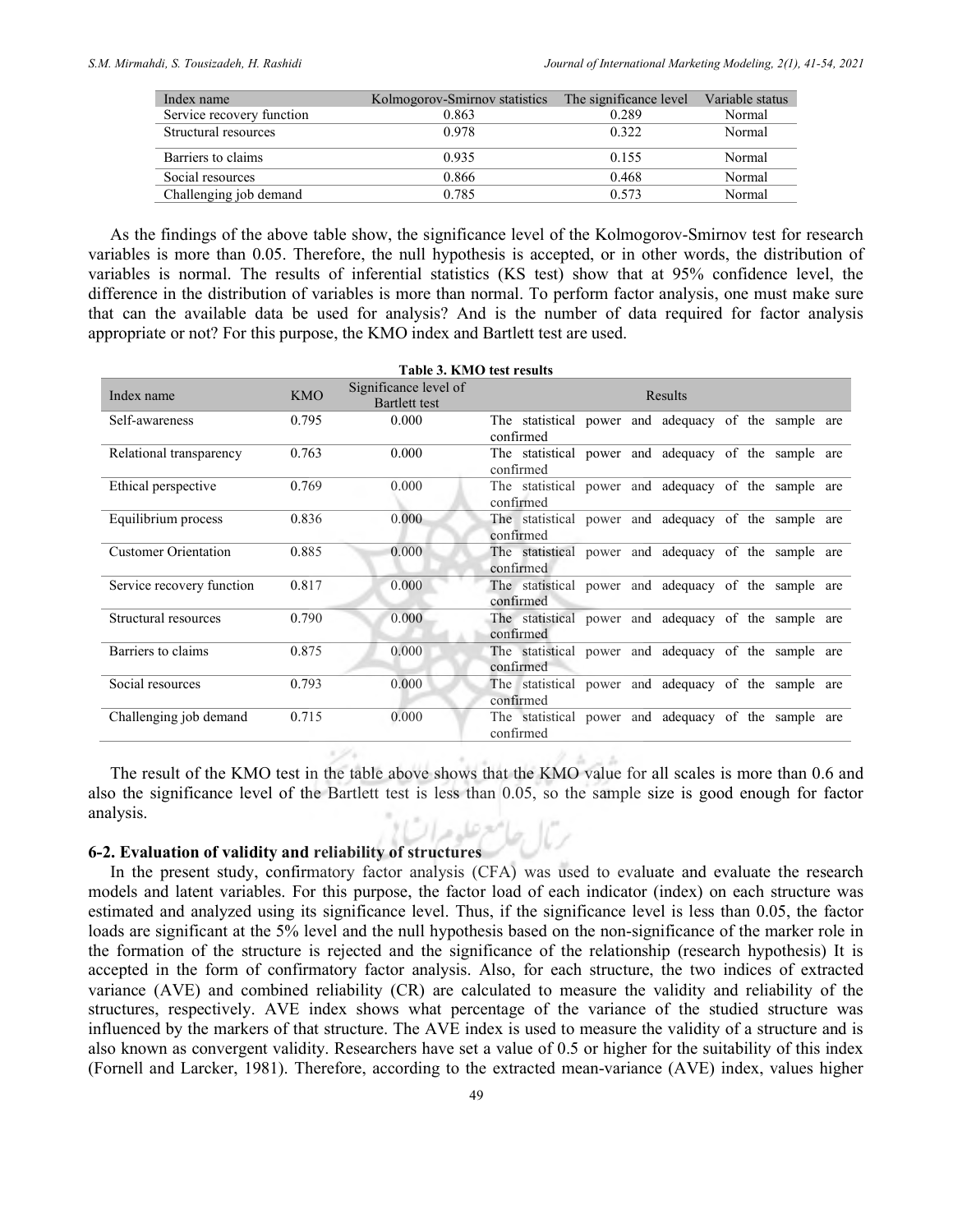than 0.5 indicate the appropriate validity of the structure under study. To determine the reliability of structures in this study, the combined reliability (CR) method was used. If the CR value for structures is greater than 0.6, they show acceptable reliability, and for a structure, the closer this value is to one, the greater the reliability of that structure.

| Indicator                   | Item             | Factor load  | Critical<br>ratio | $\operatorname{AVE}$ | Combined<br>reliability | Cronbach's alpha |
|-----------------------------|------------------|--------------|-------------------|----------------------|-------------------------|------------------|
| Self-awareness              | Q4               | 0.88         | 19.715            | 0.795                | 0.954                   | 0.938            |
|                             | Q <sub>3</sub>   | 0.93         | 23.349            |                      |                         |                  |
|                             | Q2               | 0.95         | 25.895            |                      |                         |                  |
|                             | Q1               | 0.93         |                   |                      |                         |                  |
| Relational transparency     | Q <sub>9</sub>   | 0.83         | 14.064            | 0.702                | 0.925                   | 0.902            |
|                             | Q8               | 0.80         | 13.330            |                      |                         |                  |
|                             | Q7               | 0.83         | 14.329            |                      |                         |                  |
|                             | Q <sub>6</sub>   | 0.88         | 15.535            |                      |                         |                  |
|                             | Q5               | 0.85         |                   |                      |                         |                  |
| Ethical perspective         | Q13              | 0.82         | 14.342            | 0.743                | 0.948                   | 0.912            |
|                             | Q12              | 0.88         | 16.307            |                      |                         |                  |
|                             | Q11              | 0.90         | 17.347            |                      |                         |                  |
|                             | Q10              | 0.87         |                   |                      |                         |                  |
| Equilibrium process         | Q16              | 0.84         | 13.000            | 0.624                | 0.922                   | 0.905            |
|                             | Q15              | 0.88         | 14.274            |                      |                         |                  |
|                             | Q14              | 0.83         |                   |                      |                         |                  |
| <b>Customer Orientation</b> | Q23              | 0.80         |                   | 0.637                | 0.930                   | 0.915            |
|                             | Q22              | 0.86         | 13.700            |                      |                         |                  |
|                             | Q21              | 0.86         | 13.549            |                      |                         |                  |
|                             | Q20              | 0.80         | 11.925            |                      |                         |                  |
|                             | Q19              | 0.85         | 12.886            |                      |                         |                  |
|                             | Q18              | 0.82         | 12.363            |                      |                         |                  |
|                             | Q17              | 0.77         | 11.666            |                      |                         |                  |
| Service recovery function   | Q28              | 0.88         |                   | 0.694                | 0.926                   | 0.911            |
|                             | Q27              | 0.82         | 14.462            |                      |                         |                  |
|                             | Q26              | 0.76         | 12.534            |                      |                         |                  |
|                             | Q25              | 0.83         | 13.174            |                      |                         |                  |
|                             | Q24              | 0.81         | 12.769            |                      |                         |                  |
| Structural resources        | Q <sub>3</sub> 3 | 0.83         |                   | 0.720                | 0.931                   | 0.925            |
|                             | Q32              | 0.78         | 12.450            |                      |                         |                  |
|                             | Q31              | 0.86         | 14.745            | ă.<br>si in          |                         |                  |
|                             | Q30              | 0.88         | 15.105            | 735                  |                         |                  |
|                             | Q29              | 0.87         | 14.610            |                      |                         |                  |
| Barriers to claims          | Q39              | 0.83         |                   | 0.767                | 0.919                   | 0.903            |
|                             | Q38              | 0.84         | 14.137            |                      |                         |                  |
|                             | Q37              | 0.85         | 14.405            |                      |                         |                  |
|                             | Q <sub>36</sub>  | 0.83         | 13.627            |                      |                         |                  |
|                             | Q35              | 0.82         | 13.488            |                      |                         |                  |
|                             | Q34              | 0.80         | 12.830            |                      |                         |                  |
| Social resources            | Q44              | 0.78         |                   | 0.628                | 0.914                   | 0.877            |
|                             | Q43              | 0.82         | 12.432            |                      |                         |                  |
|                             | Q42              | 0.82         | 12.139            |                      |                         |                  |
|                             | Q41              | 0.83         | 12.210            |                      |                         |                  |
| Challenging job demand      | Q40              | 0.71         | 11.675            | 0.815                | 0.938                   | 0.918            |
|                             | Q49<br>Q48       | 0.90<br>0.93 | 20.789            |                      |                         |                  |
|                             |                  | 0.84         | 11.429            |                      |                         |                  |
|                             | Q47              |              |                   |                      |                         |                  |
|                             | Q46              | 0.73         | 11.523            |                      |                         |                  |
|                             | Q <sub>45</sub>  | $0.76\,$     | 12.288            |                      |                         |                  |

| Table 4. Standardized load values and validity and reliability indices of structures |  |  |
|--------------------------------------------------------------------------------------|--|--|
|                                                                                      |  |  |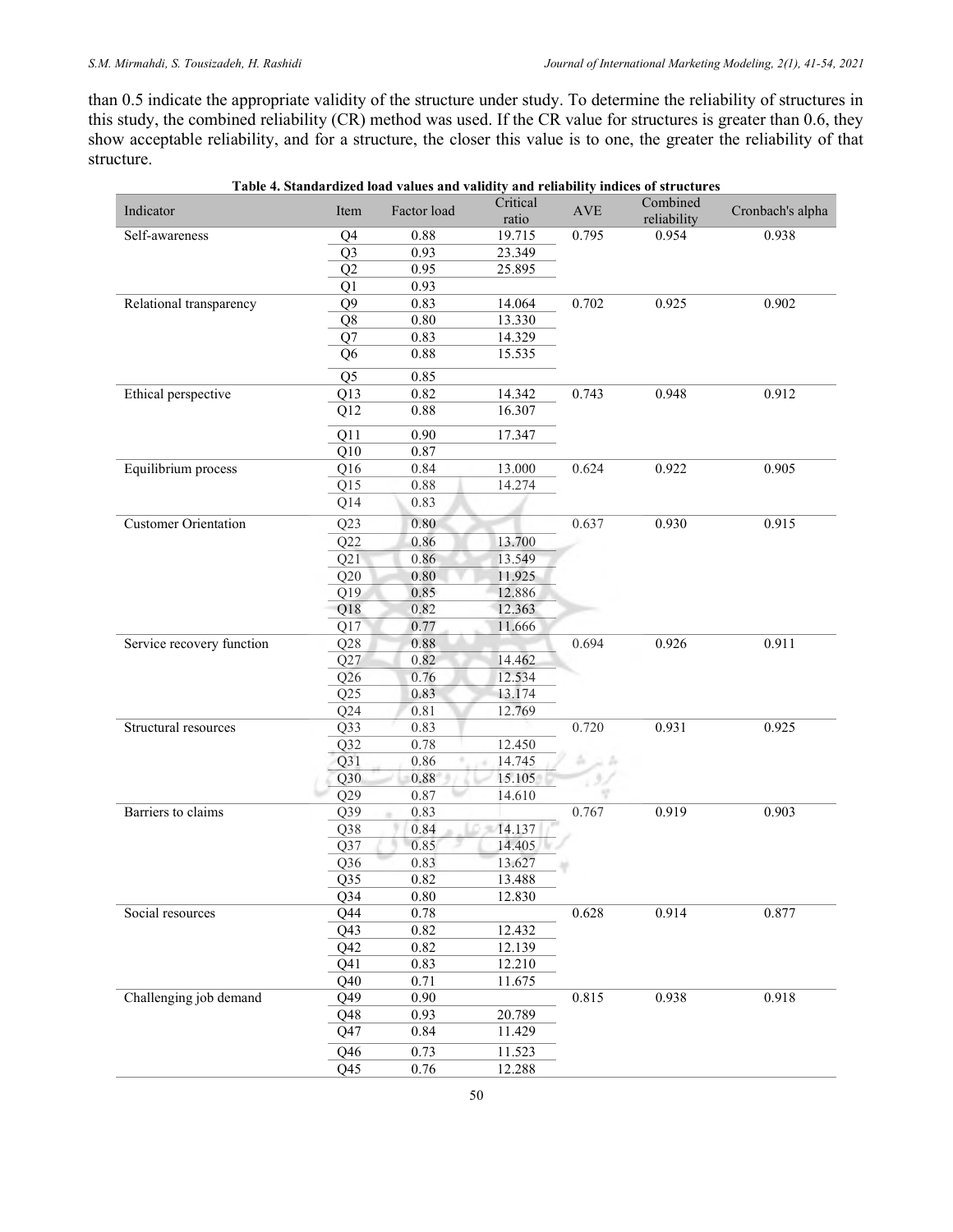#### 6-3. Structural model

After ensuring the acceptability of the measurement models present in the structural equation model, we are in a position where we can estimate and test the conceptual research model by structural equation modeling. The reason for using this method is that this model can analyze the relationships of all variables simultaneously instead of examining the variables in pairs and separately. The SEM approach is a comprehensive method for testing hypotheses about the relationships between observed variables and latent variables. In this step, we want to examine and test the research hypotheses by determining the structural relationships between conceptual variables. To answer the research hypotheses, nine structural models fitted in Amos software are used, which are separated below. It should be noted that to determine the appropriateness of structural models of research, fit indices have been calculated and the results are shown in the table below.

|                       |          |             |            |            |            |       |            | Table 5. Fit Indices of Structural Research Model (Fit Index) |             |               |              |
|-----------------------|----------|-------------|------------|------------|------------|-------|------------|---------------------------------------------------------------|-------------|---------------|--------------|
| index                 | X2/df    | <b>AGFI</b> | <b>GFI</b> | <b>CFI</b> | <b>NFI</b> | TLI   | <b>IFI</b> | <b>PCFI</b>                                                   | <b>PNFI</b> | <b>PRATIO</b> | <b>RMSEA</b> |
| Suggested<br>criteria | $\leq$ 3 | >0.9        | >0.9       | >0.9       | >0.9       | >0.9  | >0.9       | >0.5                                                          | >0.5        | >0.5          | < 0.08       |
| Structural<br>model   | 2.513    | 0.925       | 0.988      | 0.963      | 0.914      | 0.938 | 0.910      | 0.689                                                         | 0.713       | 0.655         | 0.002        |

The results of the above indicators show that the structural model of the research has a good fit, so the research hypotheses can be tested based on the obtained regression coefficients.



Figure 2. Structural model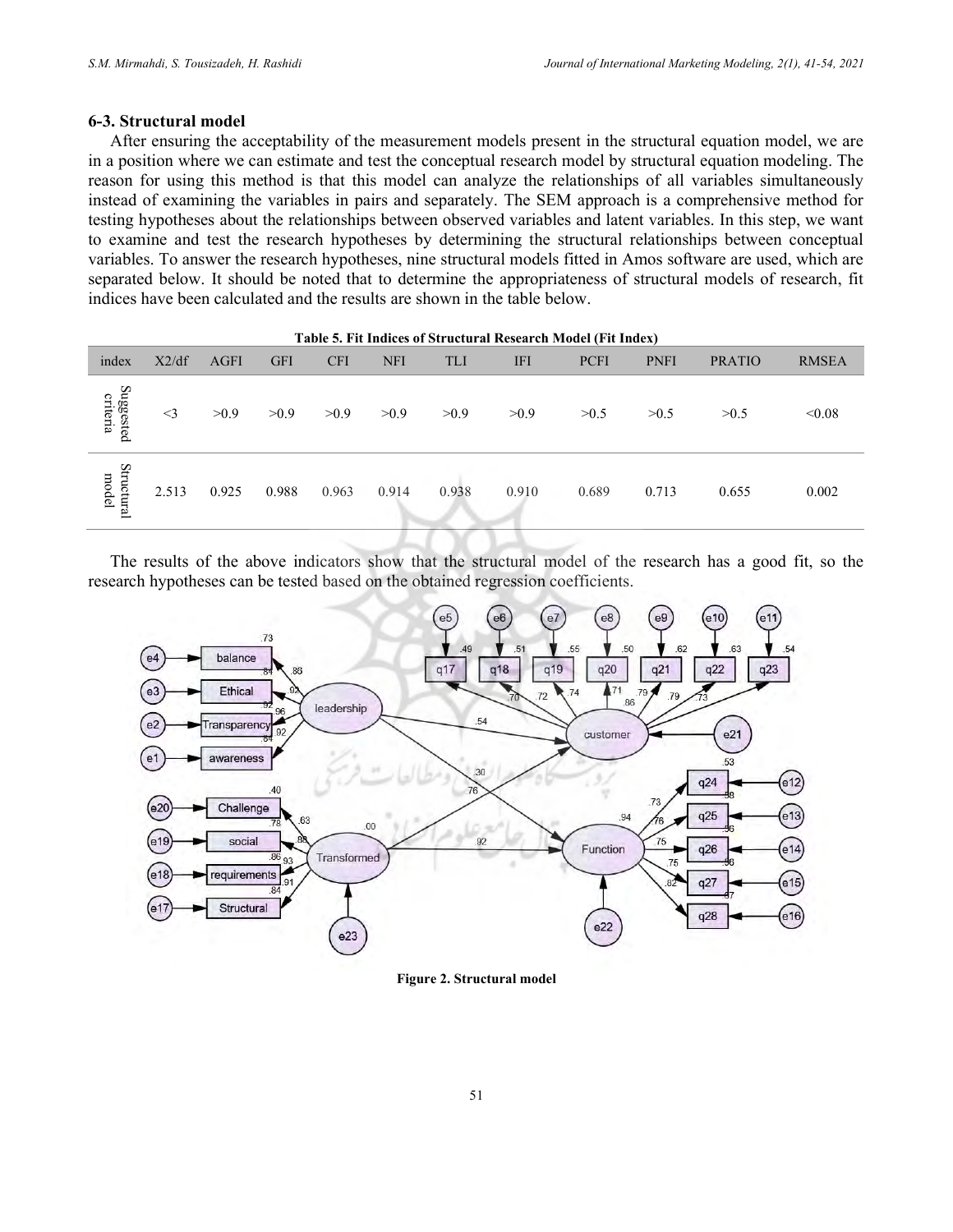#### 6-4. Testing research hypotheses

| Test result                    | Critical<br>ratio | Path coefficient | <b>Hypothesis</b>                                   |
|--------------------------------|-------------------|------------------|-----------------------------------------------------|
| Confirmation of the hypothesis | 4.486             | 0.54             | Reliable Leadership -> Customer Orientation         |
| Confirmation of the hypothesis | 2.646             | 0.30             | Reliable Leadership -> Service Recovery Performance |
| Confirmation of the hypothesis | 6.158             | 0.76             | Job crafting $\geq$ Customer Orientation            |
| Confirmation of the hypothesis | 7.427             | 0.92             | Job crafting -> Service Recovery Performance        |

#### Table 5. Regression coefficients and their significance level

## 7. Discussion and suggestion

In this study, the factors of reliable leadership affecting customer orientation, the effect of reliable leadership on service recovery performance, the effect of Job crafting on customer orientation and, Job crafting on service recovery performance in Sepah Bank were investigated. Based on the obtained results, moving towards having a reliable leadership that cares about the customer and employees and pays attention to the performance of service compensation leads to having employees who try to change jobs pay attention to customer orientation in banks. The first hypothesis of the study shows the effect of reliable leadership on customer orientation, considering that the critical ratio is 4.486 which is more than 1.96, we conclude that reliable leadership has a positive effect on customer orientation. Also, considering that the standard coefficient is 0.54 and positive, so reliable leadership has a moderately positive effect on customer orientation, influential, effective and, trusted leaders can improve customer and customer orientation status in the company by creating customer-oriented views in the organization and among employees. The findings of the present study strengthen the studies of Farajollah Rahimi et al. (2016), Mohsen Ali-Nejad et al. (2015) and, the Tuan Trung Lu (2019) regarding reliable management relationships.

The second hypothesis of the research shows the effect of reliable leadership on service recovery performance. Reliable leadership may help the organization to adapt to the changing conditions of existing markets and by looking at the internal and external environments of the organization and create a sense of customer trust in the organization. To identify and fix the problems of the provided services by looking at the demands of customers to improve the performance of service recovery, it can be said that any change in the organization without the view of the organization management will be ineffective or low-effective. Given that the critical ratio of 2.646, which is greater than 1.96, we conclude that reliable leadership has a positive effect on service recovery performance. Also, considering that the standard coefficient is 0.30 and positive, so reliable leadership has a moderately positive effect on service recovery performance, the results of this part of the research confirm the findings of Mohammad Baqer Sadeghi et al and Tuan Trung Lu (2019).

The third hypothesis shows the positive relationship between Job crafting and customer orientation, changing and transforming the interests, desires and, abilities of employees in the organization in a way that leads to employees coming out of a state of passivity to issues and inattention to the environment and in creating Active and motivated employees are important, which has a great impact on maintaining and increasing customer orientation due to the direct and continuous communication of employees with customers. Given that the critical ratio of 6.158, which is greater than 1.96, we conclude that Job crafting has a positive effect on customer orientation. Also, considering that the standard coefficient is 0.76 and positive, so Job crafting has a strong positive effect on customer orientation, the results obtained in this section are the results of the research of Neda Mohammad Ismaili (2018) and Abdolzahra Naami and Fazlollah Shenavar (2014).

According to the fourth hypothesis, Job crafting affects service recovery performance. Given that the critical ratio of 7.427, which is greater than 1.96, we conclude that Job crafting has a positive effect on service recovery performance. Also, considering that the standard coefficient is 0.92 and positive, so Job crafting has a strong positive effect on service recovery performance. The results of Fereshteh Mansouri et al. (2016), Viji Lakshi Singh and, Manjari Singh (2018) are compatible with each other.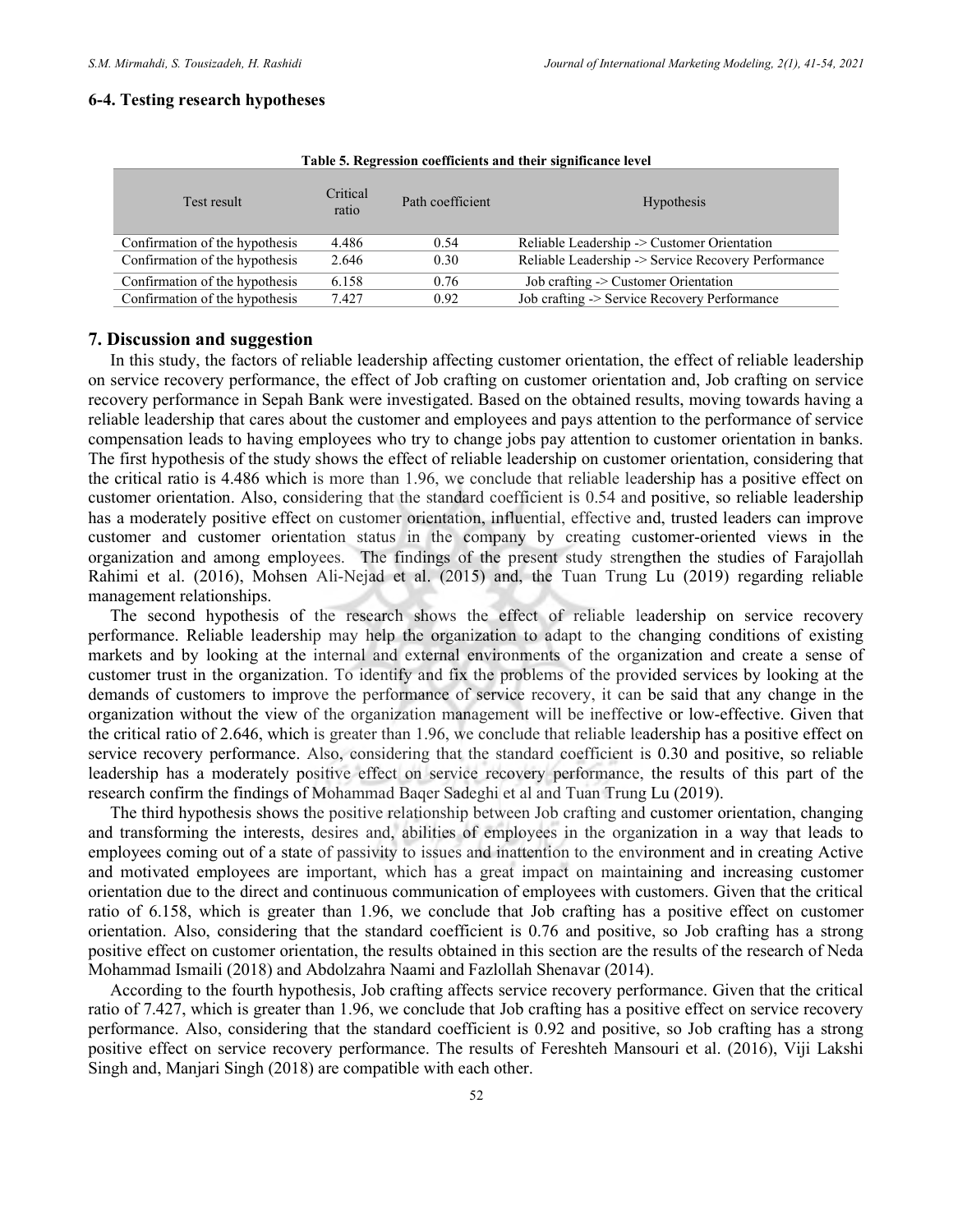Reliable leadership with its role in transformation and service recovery performance as an important issue in the field of banks and organizations to attract and create loyal customers has become an important issue for senior managers of banks and organizations, customer orientation and service recovery are in the reliable leadership group and Job crafting, trust, commitment and enthusiasm of managers and employees has a great impact on creating customer orientation in the organization and enterprises, training and education of reliable leaders creates many competitive advantages for It will have economic centers and organizations.

#### 7-1. Suggestions

It is suggested that managers of enterprises and private and public banks consider the following to maintain and increase customer orientation:

- $\triangleright$  The behavior, expression, and performance of organizational leaders and managers must be consistent with each other.
- $\triangleright$  Managers should be clear concerning customers and employees and should not try to hide their weaknesses.
- Increase efforts to improve employee and organizational performance for customer orientation and service recovery.
- $\triangleright$  The need to pay attention to the needs of customers and their demands as a service provider to them and assess their needs.
- $\triangleright$  The need to provide in-service training to introduce the principles of customer orientation, service retrieval and, Job crafting

#### **References**

- Abbasi, R.; Babashahi, J.; Afkhami Ardakani, M. and Farahani, D. (2013). The effect of human resource flexibility on organizational entrepreneurship: Explaining the mediating role of adaptability culture. Quarterly Journal of Organizational Culture Management, 11(1), 87-106.
- Ali Nejad, M.; Abbasian, H. and Behrangi, M.R. (2015). The effect of trustworthy leadership of principals on teachers' organizational commitment with the mediating variable of organizational justice. Bi-Quarterly Journal of Educational and School Studies, 4(13), 10-26.
- Anqi L.; Guchait P.; Lee, L. and Madera, J.M. (2019). Transformational leadership and service recovery performance: The mediating effect of emotional labor and the influence of culture. International Journal of Hospitality Management, 77, 31-39.
- Baharloo, M.; Mahmoudi Kia, M. and Ahmadi Chegni, S. (2013). The Relationship between Dynamic Personality and Job Performance Mediated by Job crafting and Job Enthusiasm in Airline Employees in Tehran. Journal of Social Psychology, 8 (28), 53-68.
- Ebrahimi Nejad, M. and, Shool, A. (2012). Investigating the Relationship between Business Ethics and Customer Orientation of Almas Kavir Company. Management Research in Iran, 16 (2), 19-33.
- Feyz, D. and, Golshahi, B. (2017). Identifying the Principles of Networking Human Resources Effective in Company Performance Based on a Combined Approach: Analyzing the Role of Strategic Flexibility and Environmental Uncertainty. Management Research in Iran, 21(3), 194-215.
- Ghanbari, S. et al. (2015). Facilitating the voice of the organization through reliable leadership "An approach to leader-follower interactions". Public Administration, 7(4), 865-882.
- Gill, C., Gardner, W., Claeys, J., & Vangronsvelt, K. (2018). Using theory on authentic leadership to build a strong human resource management system. Human Resource Management Review, 28(3), 304-318.
- Huertas-Valdivia, I., Gallego-Burín, A. R., & Lloréns-Montes, F. J. (2019). Effects of different leadership styles on hospitality workers. Tourism management, 71, 402-420.
- Karatepe, O. M., & Eslamlou, A. (2017). Outcomes of job crafting among flight attendants. Journal of Air Transport Management, 62, 34-43.
- Mansouri, M.; Moradi, M. and Mollai, F. (2017). The effect of service retrieval performance on word of mouth: The mediating role of perceived customer value, customer experience, emotional response and, brand loyalty. Quarterly Journal of Tourism Management Studies, 12(39), 49-72.
- Mohammad Esmaili, N. (2015). Identifying the mechanisms of developing a customer-oriented culture in the organization (Case study: three companies from Mapna Group). Public Management Research, 250-273.
- Naami, A. and Shenavar, F. (2014). The effect of Job crafting on task performance and organizational citizenship behavior mediated by job motivation. Quarterly Journal of New Psychological Research, 9(36), 180-156.
- Naami, A. and, Shenavar, F. (2015). The role of job motivation, job control, innovative behaviors and transformational leadership in predicting Job crafting. Public Management Research, 8(27), 145-165.